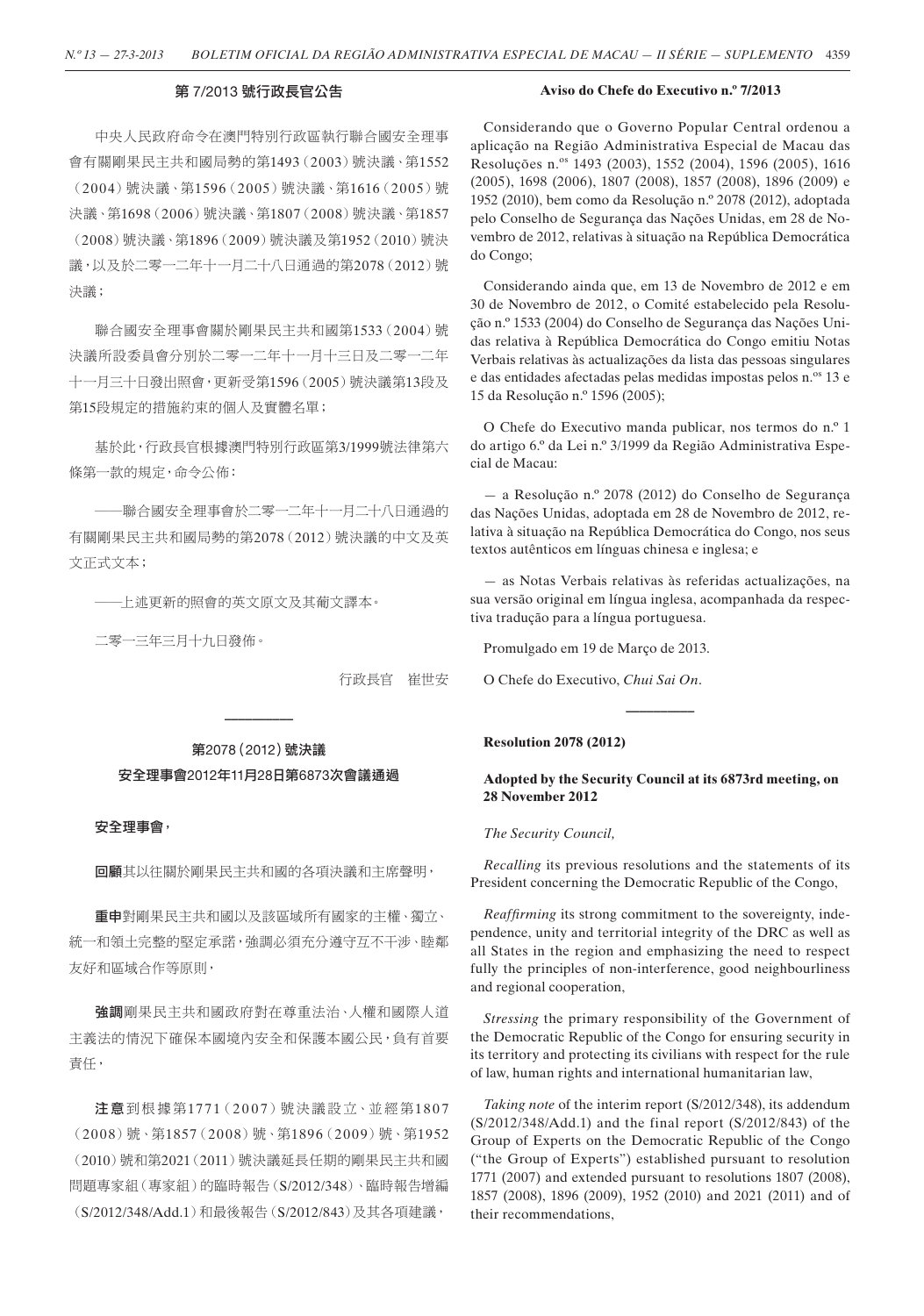再次深切關注剛果民主共和國東部的安全局勢和人道主義 危機因3月23日運動("3.23"運動)持續開展的軍事活動而急劇 惡化,

再次強烈譴責外界對"3·23"運動的任何和一切支持,包括 增派部隊、提供戰術諮詢和裝備,深切關注有關繼續為"3.23" 運動提供這種支持的報導和指控,

譴責各種武器違反第1533(2004)號、第1807(2008)號、第 1857(2008)號、第1896(2009)號、第1952(2010)號和第2021 (2011)號決議,繼續在剛果民主共和國境內非法流動以及繼 續非法流入該國, **申明**安理會決心繼續密切監測它關於剛果民 主共和國的各項決議規定的軍火禁運和其他措施的執行情況,

回顧自然資源的非法開採、此類資源的非法貿易與軍火的 擴散和販運有關聯,是助長和加劇非洲大湖區衝突的主要因素 之一,鼓勵大湖區問題國際會議繼續進行區域努力,打擊非法開 採自然資源的活動,

極為關切地注意到,"3.23"運動和其他武裝團體在剛果民 主共和國東部不斷嚴重踐踏人權和違反人道主義法,侵害平民, 包括實施即決處決、性暴力和性別暴力以及大規模招募和使用 兒童兵等行動,

要求逮捕所有犯罪人,包括要對暴力侵害兒童和性暴力行為 負責的人,將他們繩之以法,追究他們違反相關國際法的責任,

動迎聯合國秘書長以及大湖區問題國際會議、南部非洲發 展共同體(南共體)和非洲聯盟努力恢復剛果民主共和國東部的 和平與安全,

歡迎大湖區問題國際會議主席作出努力,分別於2012年7月 15日、2012年8月7日和8日、2012年9月8日以及2012年10月8日和 11月24日召開特別首腦會議,以處理剛果民主共和國東部的局 勢,

回顧其關於婦女與和平與安全、兒童與武裝衝突和武裝衝 突中保護平民的所有相關決議,

呼籲所有各方全面與聯合國組織剛果民主共和國穩定特派 團(聯剛穩定團)合作, 再次譴責襲擊維和人員的行為, 強調必 須將發動襲擊者繩之以法,

認定剛果民主共和國局勢對該區域國際和平與安全構成威 脅,

根據《聯合國憲章》第七章**採取行動**,

1. 決定將第1807(2008)號決議第1段規定的軍火措施延至 2014年2月1日,並重申該決議第2、第3和第5段的規定;

*Reiterating* its deep concern regarding the rapidly deteriorating security and humanitarian crisis in eastern DRC due to ongoing military activities of the 23 March Movement (M23),

*Reiterating* its strong condemnation of any and all external support to the M23, including through troop reinforcement, tactical advice and the supply of equipment, and expressing deep concern at reports and allegations indicating that such support continues to be provided to the M23,

*Condemning* the continuing illicit flow of weapons within and into the DRC in violation of resolutions 1533 (2004), 1807 (2008), 1857 (2008), 1896 (2009), 1952 (2010), and 2021 (2011) *declaring* its determination to continue to monitor closely the implementation of the arms embargo and other measures set out by its resolutions concerning the DRC,

*Recalling* the linkage between the illegal exploitation of natural resources, illicit trade in such resources and the proliferation and trafficking of arms as one of the major factors fuelling and exacerbating conflicts in the Great Lakes region of Africa, and encouraging the continuation of the regional efforts of the International Conference on the Great Lakes Region (ICGLR) against the illegal exploitation of natural resources,

*Noting with great concern* the persistence of serious human rights abuses and humanitarian law violations against civilians in the eastern part of the DRC, including summary executions, sexual and gender based violence and large scale recruitment and use of child soldiers committed by the M23 and other armed groups,

*Calling* for all perpetrators, including individuals responsible for violence against children and acts of sexual violence, to be apprehended, brought to justice and held accountable for violations of applicable international law,

*Welcoming* the efforts of the United Nations Secretary-General as well as of the International Conference on the Great Lakes Region (ICGLR), the Southern African Development Community (SADC) and the African Union, to restore peace and security in Eastern DRC,

*Welcoming* the efforts of the Chair of the ICGLR in convening the Extraordinary Summits of 15 July 2012, 7-8 August 2012, 8 September 2012, 8 October 2012 and 24 November to address the situation in Eastern DRC,

*Recalling* all its relevant resolutions on women and peace and security, on children and armed conflict, and on the protection of civilians in armed conflicts,

*Calling* on all parties to cooperate fully with the United Nations Organization Stabilization Mission in the DRC (MO-NUSCO), and *reiterating* its condemnation of any attacks against peacekeepers and emphasizing that those responsible for such attacks must be brought to justice,

*Determining* that the situation in the DRC continues to constitute a threat to international peace and security in the region,

*Acting* under Chapter VII of the Charter of the United Nations,

1. *Decides* to renew until 1 February 2014 the measures on arms imposed by paragraph 1 of resolution 1807 (2008) and *reaffirms* the provisions of paragraphs 2, 3 and 5 of that resolution;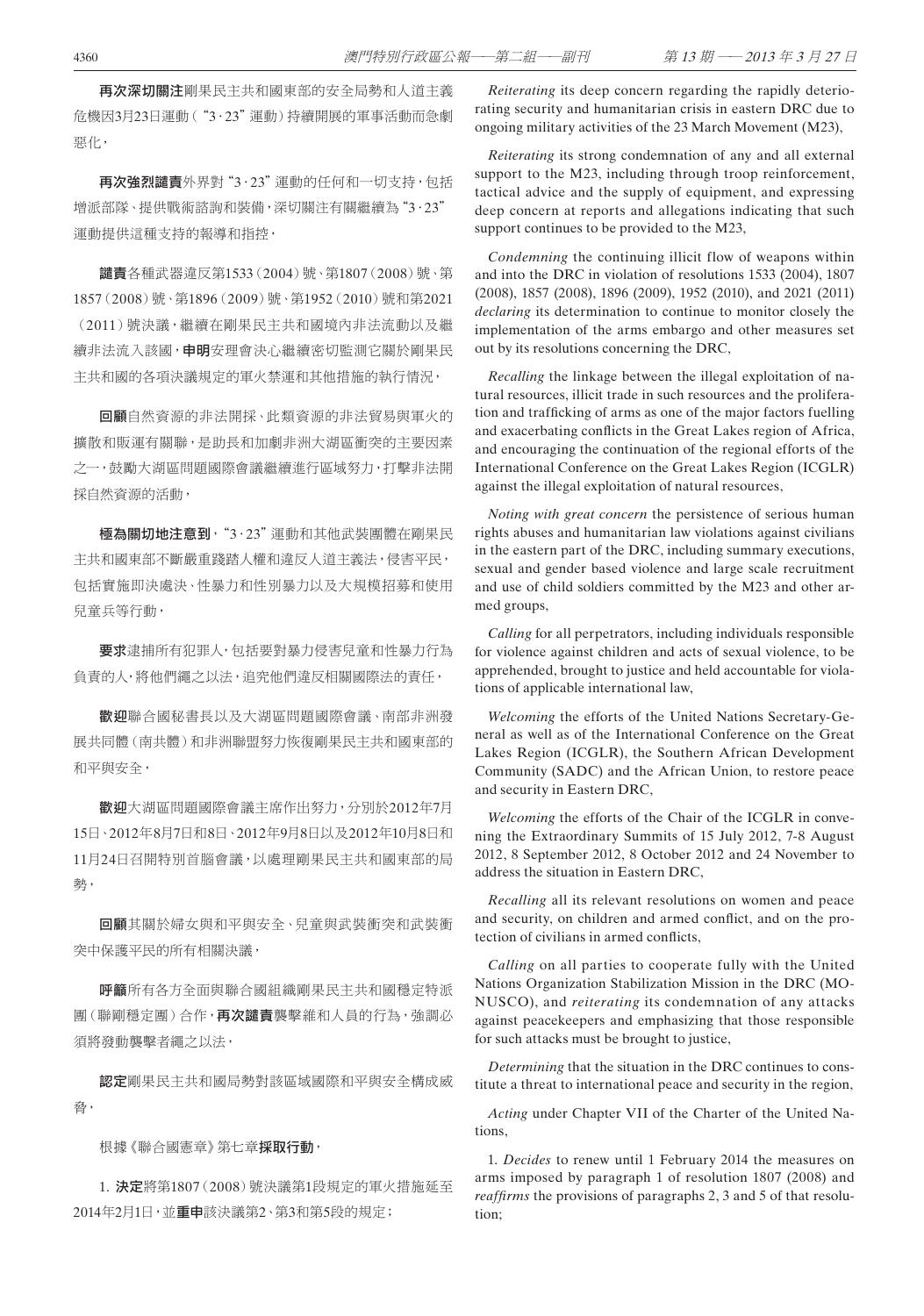2. 決定將第1807(2008)號決議第6和第8段規定的運輸措 施延至上文第1段所定期限,並重申該決議第7段的規定;

3. 決定將第1807(2008)號決議第9和第11段規定的金融和 旅行措施延至上文第1段所定期限, 重申該決議第10和第12段關 於第1857(2008)號決議第4段提到的個人和實體的規定,並重 申第1807(2008)號決議關於這些措施的第10和第12段;

4. 決定上文第3段所述措施將適用於下述經委員會指認的個 人和適當實體:

(a) 其行動違反會員國依照上文第1段採取的措施的人員 或實體;

(b) 在剛果民主共和國境內活動的外國武裝團體中那些阻 礙這些團體所屬戰鬥人員解除武裝和自願遣返或重新安置的政 治和軍事領導人;

(c) 接受剛果民主共和國境外支持並阻礙其戰鬥人員參 加解除武裝、復員和重返社會進程的剛果民兵政治和軍事領導 人;

(d) 在剛果民主共和國境內活動的在武裝衝突中違背相 關國際法招募或使用兒童兵的政治和軍事領導人;

(e) 在剛果民主共和國境內活動的有在武裝衝突中嚴重侵 害兒童或婦女,包括殺害和致殘、性暴力、綁架和強迫流離失所 等行為的個人或實體;

(f) 在剛果民主共和國東部阻撓領取或分發人道主義援 助物資的個人或實體;

(g) 通過非法交易黃金等自然資源的活動非法支持剛果 民主共和國東部武裝團體的個人或實體;

(h) 以被指認個人或被指認個人所擁有或控制的實體名 義或受其指使採取行動的個人或實體;

(i) 籌劃、支持和參與襲擊聯剛穩定團維和人員的個人或 實體;

5. 請秘書長將第1533(2004)號決議所設、任期由其後各項 決議延長的專家組的任期延至2014年2月1日,請專家組執行第 1807(2008)號決議第18段規定、經第1857(2008)號決議第9和 第10段擴大的任務,並至遲於2013年6月28日通過委員會向安理 會提交中期書面報告,並在2013年12月13日前提交最後書面報 告,歡迎專家組酌情另外通報最新情況,還請專家組在其任務結 束時,在與委員會討論後,向安理會提交最後報告;

2. *Decides* to renew, for the period specified in paragraph 1 above, the measures on transport imposed by paragraphs 6 and 8 of resolution 1807 (2008) and *reaffirms* the provisions of paragraph 7 of that resolution;

3. *Decides* to renew, for the period specified in paragraph 1 above, the financial and travel measures imposed by paragraphs 9 and 11 of resolution 1807 (2008) and *reaffirms* the provisions of paragraphs 10 and 12 of that resolution regarding the individuals and entities referred to in paragraph 4 of resolution 1857 (2008) and reaffirms the provisions of paragraphs 10 and 12 of resolution 1807 (2008) in relation to those measures;

4. *Decides* that the measures referred to in paragraph 3 above shall apply to the following individuals, and, as appropriate, entities, as designated by the Committee:

(a) Persons or entities acting in violation of the measures taken by Member States in accordance with paragraph 1 above;

(b) Political and military leaders of foreign armed groups operating in the Democratic Republic of the Congo who impede the disarmament and the voluntary repatriation or resettlement of combatants belonging to those groups;

(c) Political and military leaders of Congolese militias receiving support from outside the Democratic Republic of the Congo, who impede the participation of their combatants in disarmament, demobilization and reintegration processes;

(d) Political and military leaders operating in the Democratic Republic of the Congo and recruiting or using children in armed conflict contrary to applicable international law;

(e) Individuals or entities operating in the Democratic Republic of the Congo and committing serious violations involving the targeting of children or women in situations of armed conflict, including killing and maiming, sexual violence, abduction, and forced displacement;

(f) Individuals or entities obstructing the access to or the distribution of humanitarian assistance in the eastern part of the Democratic Republic of the Congo;

(g) Individuals or entities illegally supporting armed groups in the eastern part of the Democratic Republic of the Congo through illicit trade of natural resources, including gold;

(h) Individuals or entities acting on behalf of or at the direction of a designated individual or entity owned or controlled by a designated individual;

(i) Individuals or entities who plan, sponsor or participate in attacks against MONUSCO peacekeepers;

5. *Requests* the Secretary-General to extend, for a period expiring on 1 February 2014, the Group of Experts established pursuant to resolution 1533 (2004) and renewed by subsequent resolutions and *requests* the Group of Experts to fulfil its mandate as set out in paragraph 18 of resolution 1807 (2008) and expanded by paragraphs 9 and 10 of resolution 1857 (2008), and to present to the Council, through the Committee, a written mid-term report by 28 June 2013, and a written final report before 13 December 2013, *welcomes* the practice of receiving additional updates of the Group of Experts as appropriate, and further requests that, after a discussion with the Committee, the Group of Experts submit to the Council its final report upon termination of the Group's mandate;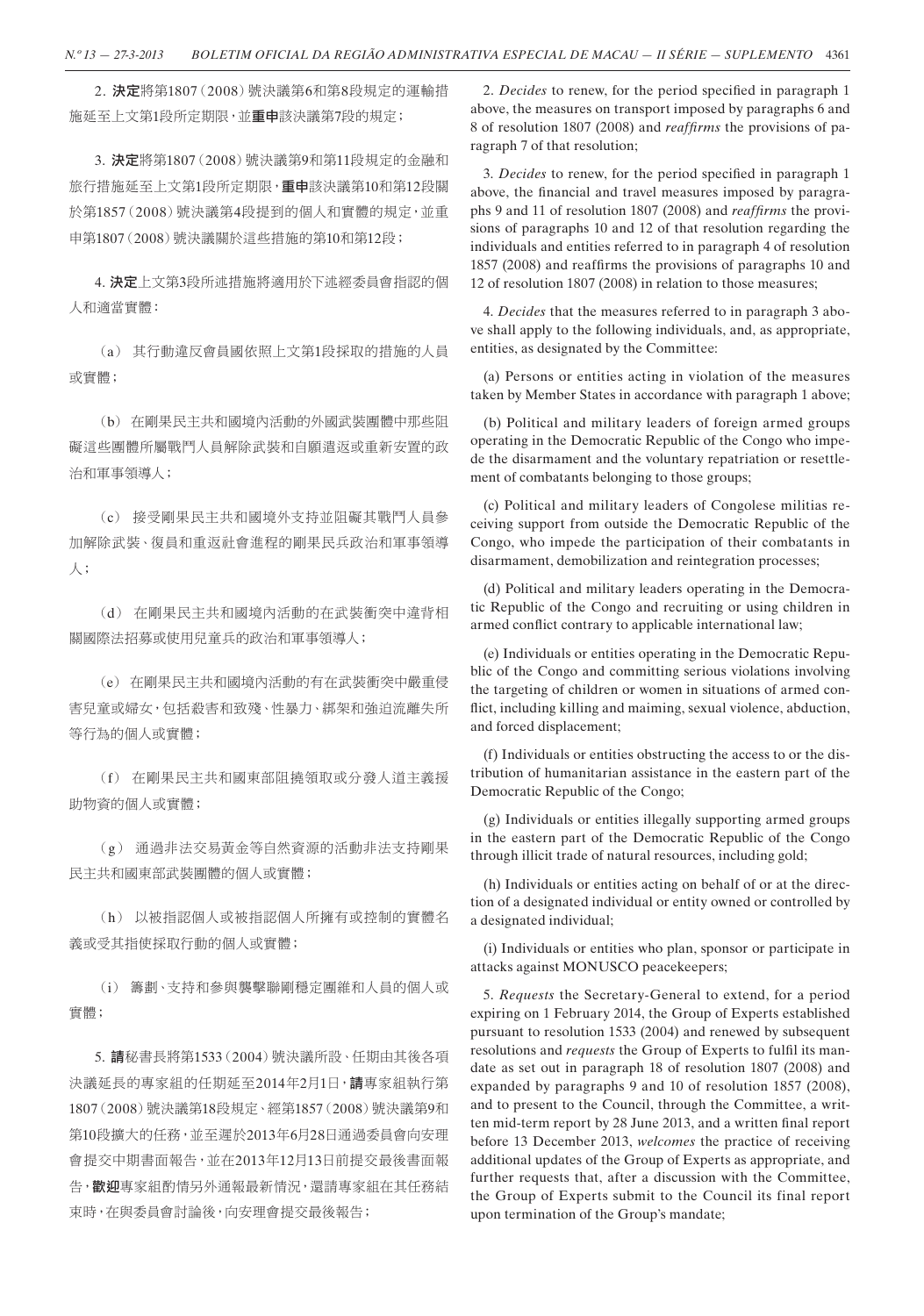6. 強烈譴責"3·23"運動和它對平民、聯合國維和人員和人 道主義行為者發動的所有襲擊,譴責它即決處決、性暴力和性別 暴力以及大規模招募和使用兒童兵等踐踏人權的行為,還譴責

"3.23"運動試圖建立非法的並行行政當局和破壞剛果民主共 和國政府的國家權力,**重申**將追究那些要對犯罪和侵犯人權行 為負責的人的責任;

7. 要求"3·23"運動和其他武裝團體,包括解放盧旺達民 主力量(盧民主力量)、上帝抵抗軍(上帝軍)、"瑪伊―瑪伊"民 兵、民族解放力量(民解力量)和民主同盟軍,立即停止一切形 式暴力和其他破壞穩定活動,立即釋放所有兒童兵,永遠放下武 器;

8. 深切關注關於外界繼續為"3·23"運動提供支持,包括增 派部隊、提供戰術諮詢和裝備的報導,再次要求外界立即停止對 "3.23"運動的任何和一切支持;

9. 表示打算按本決議第4段提出的標準,考慮增加對"3· 23"運動領導人、那些從外部為"3.23"運動提供支持的人和 違反制裁制度和軍火禁運的人的定向制裁, **籲請**所有會員國向 1533委員會緊急提出列名建議;

10. 決定,第1807(2008)號決議第9段實施的措施不適用於 下述情況:

(a) 經委員會事先逐案審查認定,出於人道主義需要,包 括為履行宗教義務,此類旅行是合理的;

(b) 委員會斷定給予豁免將會推進實現安理會有關決議的 目標,即促進剛果民主共和國境內的和平與民族和解以及該區 域的穩定;

(c) 經委員會事先逐一批准的返回國籍國的人或參與將嚴 重侵犯人權或嚴重違反國際人道主義法的行為人繩之以法工作 的人的過境;或

(d) 入境或過境是出於完成司法程序的需要;

11. 再次呼籲大湖區問題國際會議監測有關外界為"3·23" 運動提供支持和裝備的報導和指控並進行調查,包括積極利用 精大後的聯合核查機制,鼓勵聯剛穩定團與大湖區問題國際會 議成員協調,酌情在其能力和授權範圍內參加擴大聯合核查機 制的活動;

12. 鼓勵剛果民主共和國政府在國際夥伴視需要並應邀請 提供援助的情況下,加強武器彈藥儲存的安全、問責與管理,根

6. *Strongly condemns* the M23 and all its attacks on the civilian population, MONUSCO peacekeepers and humanitarian actors, as well as its abuses of human rights, including summary executions, sexual and gender based violence and large scale recruitment and use of child soldiers, *further condemns* the attempts by the M23 to establish an illegitimate parallel administration and to undermine State authority of the Government of the DRC, and *reiterates* that those responsible for crimes and human rights abuses will be held accountable;

7. *Demands* that the M23 and other armed groups, including the Democratic Forces for the Liberation of Rwanda (FDLR), the Lord's Resistance Army (LRA), Mai Mai militias, the Forces Nationales de Liberation (FNL) and the Allied Democratic Forces (ADF) cease immediately all forms of violence and other destabilizing activities and release immediately all child soldiers and permanently lay down their arms;

8. *Expresses deep concern* at reports indicating that external support continues to be provided to the M23, including through troop reinforcement, tactical advice and the supply of equipment, causing a significant increase of the military abilities of the M23, and *reiterates its demand* that any and all outside support to the M23 cease immediately;

9. *Expresses* its intention to consider additional targeted sanctions, in accordance with the criteria set out in paragraph 4 of this resolution, against the leadership of the M23 and those providing external support to the M23 and those acting in violation of the sanctions regime and the arms embargo, and *calls on* all Member States to submit, as a matter of urgency, listing proposals to the 1533 Committee;

10. *Decides* that the measures imposed by paragraph 9 of resolution 1807 (2008) shall not apply:

(a) Where the Committee determines in advance and on a case-by-case basis that such travel is justified on the grounds of humanitarian need, including religious obligation;

(b) Where the Committee concludes that an exemption would further the objectives of the Council's resolutions, that is peace and national reconciliation in the Democratic Republic of the Congo and stability in the region;

(c) Where the Committee authorises in advance, and on a case by case basis, the transit of individuals returning to the territory of the State of their nationality, or participating in efforts to bring to justice perpetrators of grave violations of human rights or international humanitarian law; or

(d) Where such entry or transit is necessary for the fulfilment of judicial process;

11. *Reiterates* its call on the ICGLR to monitor and inquire into, including by making active use of the Expanded Joint Verification Mechanism (EJVM), reports and allegations of outside support and supply of equipment to the M23, and *encourages* MONUSCO, in coordination with ICGLR members, to participate, as appropriate and within the limits of its capacities and mandate, in the activities of the EJVM;

12. *Encourages* the Government of the Democratic Republic of the Congo to enhance stockpile security, accountability and management of arms and ammunition, with the assistance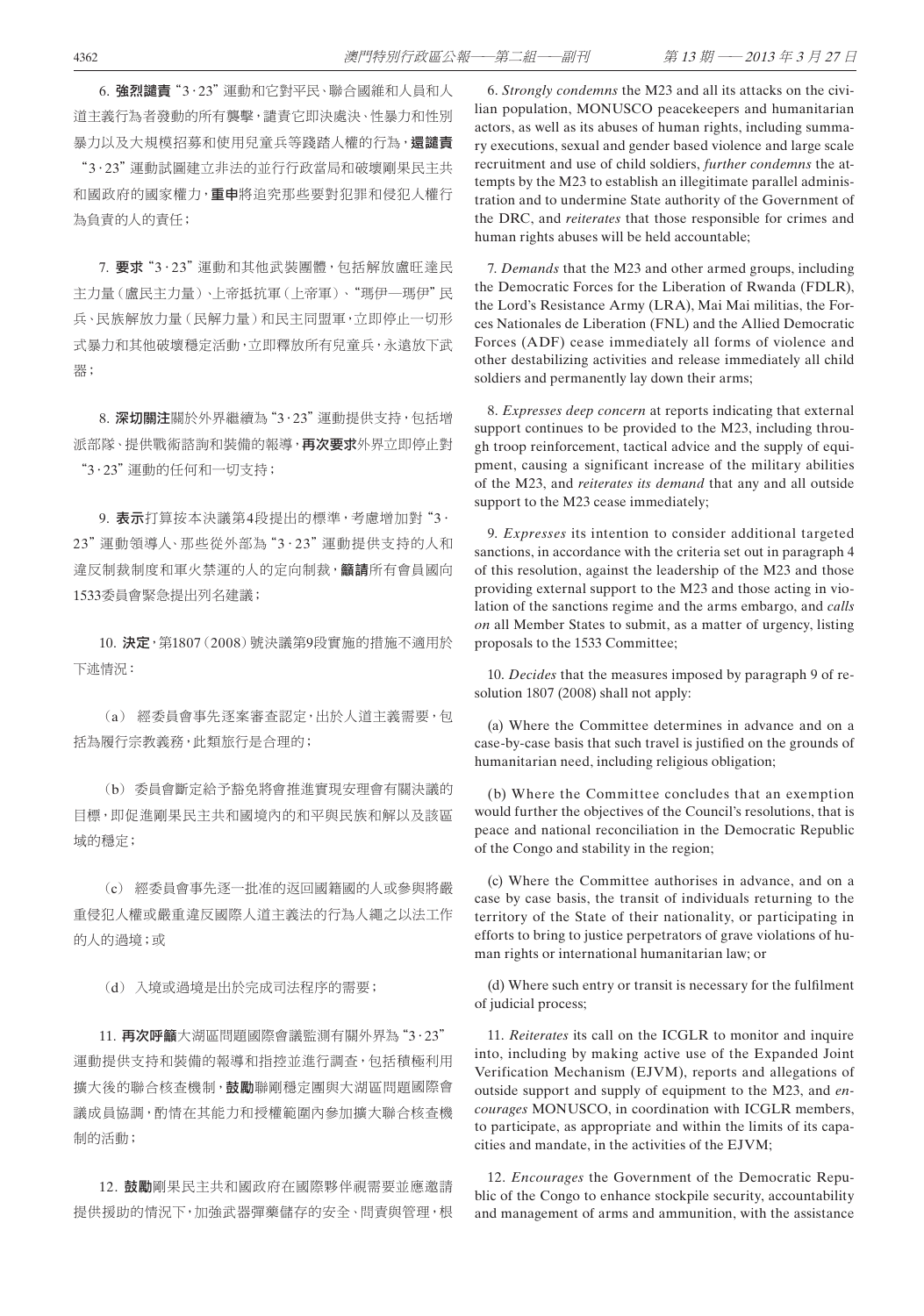據《內羅畢議定書》和小武器問題區域中心規定的標準,緊急執 行一個全國武器加標識方案,特別是對國有武器加標識;

13. 強調剛果民主共和國政府負有在剛果民主共和國東部 加強國家權力和治理的首要責任,包括切實開展安全部門改革, 以便能進行軍隊、警察和司法部門改革,並剷除踐踏人權行為和 違反國際人道主義法行為不受懲罰現象,敦促剛果民主共和國 政府加強這方面的努力, 歡迎剛果民主共和國政府汔今為處理 非法開採和販運自然資源問題做出的努力, 敦促在這方面繼續 努力;

14. 為此歡迎剛果政府採取措施,實施專家組和經濟合作與 發展組織制定的礦物供應鏈盡職調查準則,籲請所有國家協助 剛果民主共和國、大湖區問題國際會議和大湖區各國實施該準 則;

15. 鼓勵所有國家, 特別是該區域各國, 繼續提高對專家組 盡責調查準則的認識,尤其是在黃金業,以此作為更廣泛努力的 一部分,以減輕進一步資助剛果民主共和國境內剛果民主共和 國武裝部隊(剛果(金)武裝部隊)內武裝團體和犯罪網絡的風 險;

16. 重申第1952(2010)號決議第6至13段的規定,並請專家 組繼續研究盡責調查和追蹤制度產生的影響;

17. 重申第2021 (2011)號決議第7至9段的規定,並再次籲請 剛果民主共和國和大湖區各國要求其海關當局加強對從剛果民 主共和國進出口礦物的控制,在區域一級進行合作,調查和打擊 參與非法開採自然資源的區域犯罪網絡和武裝團體;

18. 回顧聯合國組織剛果民主共和國穩定特派團(聯剛穩定 團)的任務是支持剛果有關當局在五個試點交易櫃檯周邊地區 對礦區、貿易路線和市場進行抽查和定期走訪,防止通過非法活 動,包括生產和買賣自然資源,為武裝團體提供支持;

19. 強調剛果政府必須積極追究該國境內戰爭罪和危害人類 罪責任人的責任,必須為此開展區域合作,包括通過政府目前同 國際刑事法院進行的合作,鼓勵聯剛穩定團利用現有的授權在 這方面協助剛果政府;

20. 表示充分支持聯合國1533委員會專家組,要求加強所有 國家、特別是該區域各國、聯剛穩定團和專家組之間的合作,還 of international partners as necessary and requested, and to urgently implement a national weapons marking program, in particular for state-owned firearms, in line with the standards established by the Nairobi Protocol and the Regional Centre on Small Arms;

13. *Emphasizes* the primary responsibility of the Government of the DRC to reinforce State authority and governance in eastern DRC, including through effective security sector reform to allow army and police and justice sector reform, and to end impunity for abuses of human rights and violations of international humanitarian law, urges the Government of the DRC to increase efforts in this regard, *welcomes* the efforts to date by the Government of the DRC to address issues of illegal exploitation and smuggling of natural resources, and *urges*  continued effort in this regard;

14. *Welcomes* in this regard the measures taken by the Congolese Government to implement the due diligence guidelines on the supply chain of minerals, as defined by the Group of Experts and the Organization for Economic Cooperation and Development, and *calls on* all States to assist the DRC, the ICGLR and the countries in the Great Lakes region in the implementation of the guidelines;

15. *Encourages* all States, particularly those in the region, to continue to raise awareness of the Group of Experts due diligence guidelines, in particular in the gold sector as part of broader efforts to mitigate the risk of further financing armed groups and criminal networks within the Armed Forces of the Democratic Republic of the Congo (FARDC) in the Democratic Republic of the Congo;

16. *Reaffirms* the provisions of paragraphs 6 to 13 of resolution 1952 (2010) and requests the Group of Experts to continue to study the impact of due diligence;

17. *Reaffirms* the provisions of paragraphs 7 to 9 of resolution 2021 (2011) and *reiterates its call* to the DRC and States in the Great Lakes region to require their customs authorities to strengthen their control on exports and imports of minerals from the DRC, and to cooperate at the regional level to investigate and combat regional criminal networks and armed groups involved in the illegal exploitation of natural resources;

18. *Recalls* the mandate of the United Nations Organization Stabilization Mission in the Democratic Republic of the Congo (MONUSCO) to support the relevant Congolese authorities in preventing the provision of support to armed groups from illicit activities, including production and trade in natural resources, notably by carrying out spot checks and regular visits to mining sites, trade routes and markets, in the vicinity of the five pilot trading counters;

19. *Stresses* the importance of the Congolese Government actively seeking to hold accountable those responsible for war crimes and crimes against humanity in the country and of regional cooperation to this end, including through its ongoing cooperation with the International Criminal Court and *encourages* MONUSCO to use its existing authority to assist the Congolese Government in this regard;

20. *Expresses* its full support to the UN Group of Experts of the 1533 Committee and calls for enhanced cooperation between all States, particularly those in the region, MONUSCO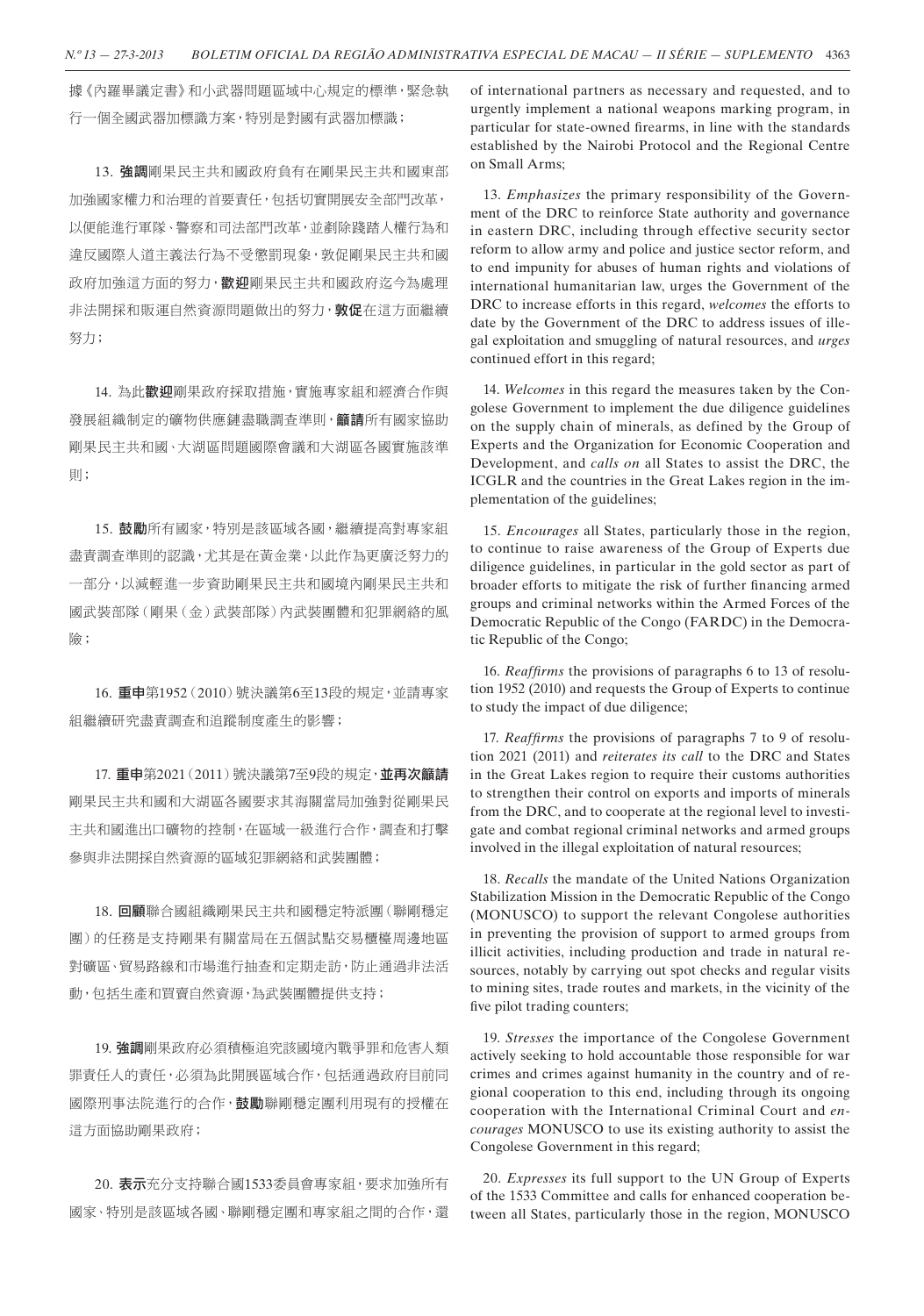鼓勵所有各方和所有國家確保其管轄或控制下的個人和實體與 專家組合作,**再次要求**所有各方和所有國家保障專家組成員及 其支助人員的安全,確保他們能不受阻礙地直接進行接觸,特別 是接觸專家組認為與其執行任務有關的人、文件和地點;

21. 籲請專家組在自然資源問題上積極與其他有關專家小 組、特別是第1980(2011)號決議第13段重新設立的科特迪瓦問 題專家組和第1961(2010)號決議第6段重新設立的利比里亞問 題專家組開展合作;

22. 籲請所有國家,特別是該區域各國和按本決議第3段指 認的個人和實體的所在國,定期向委員會報告它們已採取哪些 行動來執行第1952(2010)號決議第1、2和3段規定的措施和第8 段建議採取的措施;

23. 決定酌情至遲於2014年2月1日審查本決議規定的措施, 以便視剛果民主共和國的安全局勢,特別是包括武裝部隊整編 和國家警察改革在內的安全部門改革的進展情況,並視剛果和 外國武裝團體、特別是兒童兵解除武裝、復員、遣返、定居和重 新融入社會的進展情況,酌情對其進行調整;

24. 決定繼續積極處理此案。

#### **Note Verbale**

The Chairman of the Security Council Committee established pursuant to resolution 1533 (2004) concerning the Democratic Republic of the Congo presents his compliments to the Permanent Representative / Observer of … to the United Nations and has the honour to refer to the List of Individuals and Entities Subject to the Measures Imposed by paragraphs 13 and 15 of resolution 1596 (2005).

The Chair wishes to note that on 12 November 2012, in accordance with its mandate pursuant to paragraph 18 (a) of resolution 1596 (2005) and paragraph 15 (e) of resolution 1807 (2008), the Committee added the following individual to the List of Individuals and Entities Subject to the Measures Imposed by paragraphs 13 and 15 of resolution 1596 (2005):

**Name (last/first):** MAKENGA, Sultani. **Alias:** MAKEN-GA, Colonel SULTANI. **Alias:** MAKENGA, EMMANUEL SULTANI. **Date of Birth (DOB):** 25 December 1973. **Place of Birth (POB):** Rutshuru, Democratic Republic of the Congo. Passport/Identifying Information: Title: A military leader of the Mouvement du 23 Mars (M23) group operating in the Democratic Republic of the Congo. Nationality: Congolese.

**Designation/Justification:** Sultani Makenga is a military leader of the Mouvement du 23 Mars (M23) group operating in the Democratic Republic of the Congo (DRC). As a leader of M23 (also known as the Congolese Revolutionary Army), Suland the Group of Experts, *encourages* further that all parties and all States ensure cooperation with the Group of Experts by individuals and entities within their jurisdiction or under their control and *reiterates* its demand that all parties and all States ensure the safety of its members and its support staff, and unhindered and immediate access, in particular to persons, documents and sites the Group of Experts deems relevant to the execution of its mandate;

21. *Calls upon* the Group of Experts to cooperate actively with other relevant panels of experts, in particular that on Côte d'Ivoire re-established by paragraph 13 of resolution 1980 (2011) and that on Liberia re-established by paragraph 6 of resolution 1961 (2010) with respect to natural resources;

22. *Calls upon* all States, particularly those in the region and those in which individuals and entities designated pursuant to paragraph 3 of this resolution are based, to regularly report to the Committee on the actions they have taken to implement the measures imposed by paragraphs 1, 2, and 3 and recommended in paragraph 8 of resolution 1952 (2010);

23. *Decides* that, when appropriate and no later than 1 February 2014, it shall review the measures set forth in this resolution, with a view to adjusting them, as appropriate, in light of the security situation in the DRC, in particular progress in security sector reform including the integration of the armed forces and the reform of the national police, and in disarming, demobilizing, repatriating, resettling and reintegrating, as appropriate, Congolese and foreign armed groups, with a particular focus on child soldiers;

24. *Decides* to remain actively seized of the matter.

## **Nota verbal**

O Presidente do Comité do Conselho de Segurança, estabelecido nos termos da Resolução n.º 1533 (2004) relativa à República Democrática do Congo, apresenta os seus cumprimentos ao Representante Permanente/Observador de … junto das Nações Unidas e tem a honra de enviar a Lista das Pessoas Singulares e das Entidades Afectadas pelas Medidas Impostas pelos n.º 13 e n.º 15 da Resolução n.º 1596 (2005).

O Presidente gostaria de fazer notar que, em 12 de Novembro de 2012, de acordo com o seu mandato nos termos do n.º 18 (a) da Resolução n.º 1596 (2005) e do n.º 15 (e) da Resolução n.º 1807 (2008), o Comité aditou à Lista das Pessoas Singulares e das Entidades Afectadas pelas Medidas Impostas pelos n.º 13 e n.º 15 da Resolução n.º 1596 (2005) a seguinte pessoa singular:

**Nome (apelido/nome próprio):** MAKENGA, Sultani. **Também conhecido por:** MAKENGA, Colonel SULTANI. **Também conhecido por:** MAKENGA, EMMANUEL SUL-TANI. **Data de nascimento:** 25 de Dezembro de 1973. **Local de nascimento:** Rutshuru, República Democrática do Congo. **Passaporte/Elementos de identificação:** Título: Chefe militar do grupo Movimento do 23 de Março (M23) activo na República Democrática do Congo. Nacionalidade: Congolês.

**Cargo/Motivos:** Sultani Makenga é um chefe militar do grupo Movimento do 23 de Março (M23) activo na República Democrática do Congo (RDC). Enquanto chefe do M23 (também conhecido por Exército Revolucionário congolês), Sultani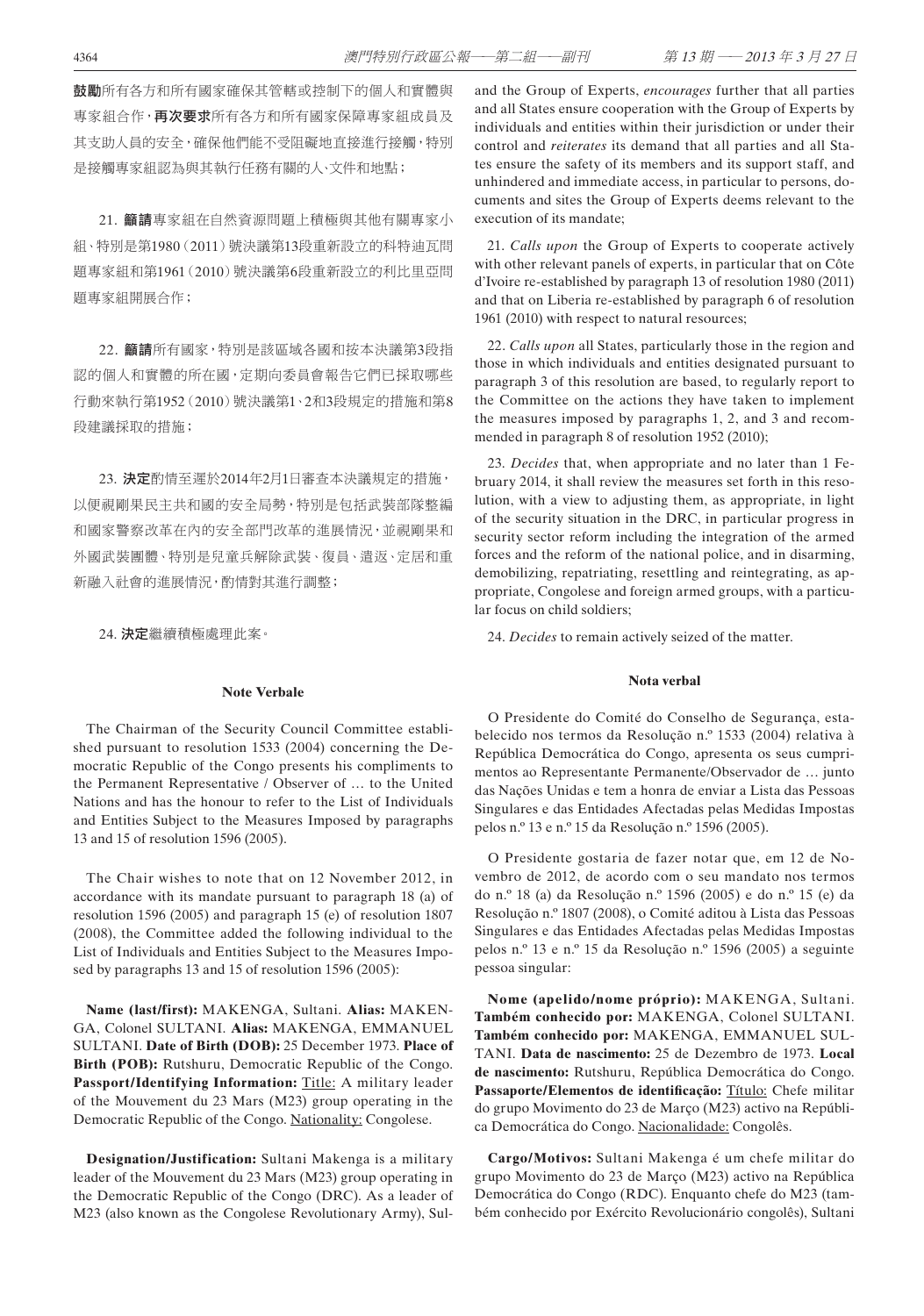tani Makenga has committed and is responsible for serious violations of international law involving the targeting of women and children in situations of armed conflict, including killing and maiming, sexual violence, abduction, and forced displacement. He has also been responsible for violations of international law related to M23's actions in recruiting or using children in armed conflict in the DRC. Under the command of Sultani Makenga, M23 has carried out extensive atrocities against the civilian population of the DRC. According to testimonies and reports, the militants operating under the command of Sultani Makenga have conducted rapes throughout Rutshuru territory against women and children, some of whom have been as young as 8 years old, as part of a policy to consolidate control in Rutshuru territory. Under Makenga's command, M23 has conducted extensive forced recruitment campaigns of children in the DRC and in the region, as well as killing, maiming, and injuring scores of children. Many of the forced child recruits have been under the age of 15. Makenga has also been reported to be the recipient of arms and related material in violation of measures taken by the DRC to implement the arms embargo, including domestic ordinances on the importing and possession of arms and related material. Makenga's actions as the leader of M23 have included serious violations of international law and atrocities against the civilian population of the DRC, and have aggravated the conditions of insecurity, displacement, and conflict in the region.

13 November 2012

#### **Note Verbale**

The Chairman of the Security Council Committee established pursuant to resolution 1533 (2004) concerning the Democratic Republic of the Congo presents his compliments to the Permanent Representative / Observer of … to the United Nations and has the honour to refer to the List of Individuals and Entities Subject to the Measures Imposed by paragraphs 13 and 15 of resolution 1596 (2005).

The Chair wishes to note that on 30 November 2012, in accordance with its mandate pursuant to paragraph 18 (a) of resolution 1596 (2005) and paragraph 15 (e) of resolution 1807 (2008), the Committee added the following individuals to the List of Individuals and Entities Subject to the Measures Imposed by paragraphs 13 and 15 of resolution 1596 (2005):

### **- Baudoin NGARUYE**

**Name (last/first):** NGARUYE WA MYAMURO, Baudoin **Alias:** Colonel Baudoin NGARUYE. **Date of Birth (DOB):**  1978. **Place of Birth (POB):** Lusamambo, Lubero territory, Democratic Republic of the Congo. **Identifying information:** Title: military leader of the Mouvement du 23 Mars (M23) FARDC ID : 1-78-09-44621-80

**Designations/Justifications:** In April 2012, Ngaruye commanded the ex-CNDP mutiny, known as the Mouvement du 23 Mars (M23), under the orders of General Ntaganda. He is currently the third highest ranking military commander within the M23. The Group of experts on the DRC previously recommended him for designation in 2008 and 2009. He is respon-

Makenga cometeu e é responsável por violações graves do direito internacional que envolvem actos contra crianças ou mulheres, em situações de conflito armado, incluindo assassínios e mutilações, violência sexual, raptos e deslocações forçadas. É também responsável por violações do direito internacional relacionadas com acções do M23 de recrutamento ou utilização de crianças em conflitos armados na RDC. Sob o comando de Sultani Makenga, o M23 cometeu grandes atrocidades contra a população civil da RDC. Segundo depoimentos e relatórios, os militantes que operam sob as ordens de Sutani Makenga violaram mulheres e crianças – algumas das quais não tinham mais de oito anos de idade – em todo o território Rutshuru, no âmbito de uma política destinada a consolidar o controlo desse território. Sob o comando de Makenga, o M23 realizou vastas campanhas de recrutamento forçado de crianças na RDC e na região, tendo cometido assassínios, actos de mutilação e ferindo um grande número de crianças. Muitas das crianças recrutadas à força têm menos de 15 anos de idade. Makenga é também alegadamente o destinatário de armamento e material conexo em violação das medidas tomadas pela RDC para implementar o embargo ao armamento, nomeadamente os decretos nacionais sobre a importação e a posse de armamento e material conexo. As actuações de Makenga enquanto chefe do M23 incluem graves violações do direito internacional e atrocidades contra a população civil da RDC, e veio agravar as condições de insegurança, as deslocações e os conflitos na região.

13 de Novembro de 2012

### **Nota verbal**

O Presidente do Comité do Conselho de Segurança, estabelecido nos termos da Resolução n.º 1533 (2004) relativa à República Democrática do Congo, apresenta os seus cumprimentos ao Representante Permanente/Observador de … junto das Nações Unidas e tem a honra de enviar a Lista das Pessoas Singulares e das Entidades Afectadas pelas Medidas Impostas pelos n.º 13 e n.º 15 da Resolução n.º 1596 (2005).

O Presidente gostaria de fazer notar que, em 30 de Novembro de 2012, de acordo com o seu mandato nos termos do n.º 18 (a) da Resolução n.º 1596 (2005) e do n.º 15 (e) da Resolução n.º 1807 (2008), o Comité aditou à Lista das Pessoas Singulares e das Entidades Afectadas pelas Medidas Impostas pelos n.º 13 e n.º 15 da Resolução n.º 1596 (2005) as seguintes pessoas singulares:

### **- Baudoin NGARUYE**

**Nome (apelido/nome próprio):** NGARUYE WA MYA-MURO, Baudoin. **Também conhecido por:** Coronel Baudoin NGARUYE. **Data de nascimento:** 1978. **Local de nascimento:** Lusamambo, território Lubero, República Democrática do Congo. **Elementos de identificação:** Título: Chefe militar do Movimento do 23 de Março (M23) FARDC ID: 1-78-09-44621-80.

**Cargos/Motivos:** Em Abril de 2012, Ngaruye comandou a rebelião do ex-CDNP, conhecida por Movimento do 23 de Março (M23), sob as ordens do General Ntaganda. É actualmente o terceiro comandante militar com a patente mais elevada no M23. Em 2008 e 2009, o Grupo de Peritos para a RDC tinha recomendado a sua designação na lista. É responsável por (e